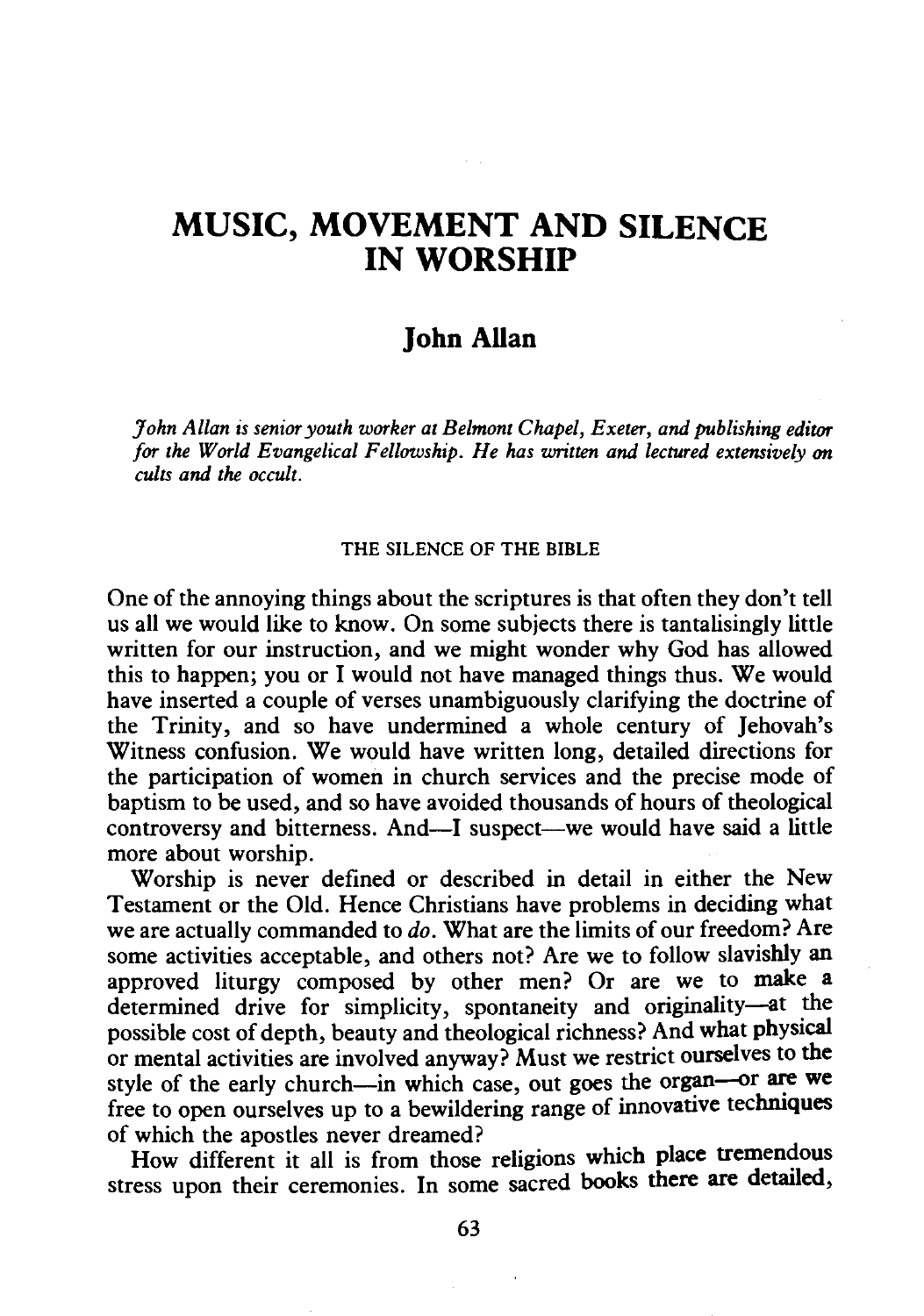pedantic instructions for every stage of a ritual or sacrifice or sacrament. Roman augurs followed a strict code of rules in trying to read the omens; and if one minor detail went wrong, even at an advanced stage of the proceedings, the whole procedure had to be scrapped and started again. This is the way that magic works, and still does in our own day (as the books of people like Dion Fortune and Gareth Knight demonstrate). Divine power depends on getting the ceremony right. Otherwise, it doesn't work.

But the Bible's reticence about worship methods is precisely what we might expect from the Bible's view of God. For he is a personal, sovereign being, not an impersonal natural force which can be manipulated by initiates. Peter Berger has written a suggestive essay in which he contrasts the pagan nature religions of the Canaanites with the true worship of God for which the prophets contended. He points out that the seductive appeal of Canaanite religion was that it did not involve any personal dealings, any 'I-Thou' encounter, with a God who was loving, jealous and demanding:

The human being's fundamental religious quest is to establish contact with divine forces and beings that transcend him. The cult of sacred sexuality provided this contact in a way that was both easy and pleasurable. The gods were as close as one's own genitalia; to establish contact with them, when all was said mythologically and all was done ritually, one only had to do what, after all, one wanted to do anyway ...

The sacred sexuality complex was repudiated by those who spoke for Yahweh because it violated their central understanding of both God and humanity ... Israel encountered its God as a God of history, through the mighty acts that were the foundation of the covenant . . .

Unlike the cult of sacred sexuality, the cult of Yahweh did not lead to otherworldly ecstasy; rather, it directed people back into the world, where their task was to do God's will in human affairs. Worship here was inevitably linked with the whole gamut of moral concerns in society—with social justice, with the right relations between nations and classes, with the protection of the weak. <sup>I</sup>

Biblical worship is a two-way process: *God gives to us* and *we give to God.*  Two independent personalities encounter one another. Paul insists in Acts 17:25 that our God 'is not served with human hands, as if he needed anything', and the word used here for 'serve' is *therapeuo,* a word never used of Christian worship. Yet it describes some forms of non-Christian worship perfectly. The basic meaning of the word is 'to take care of (it is the word from which we derive such words as 'therapy' and 'therapeutic'). This is precisely what the Hare Krishna follower does in his life in the temple. Every morning the temple gods have to be taken reverently out of their 'beds' and put on their shelf in the temple. Food has to be offered to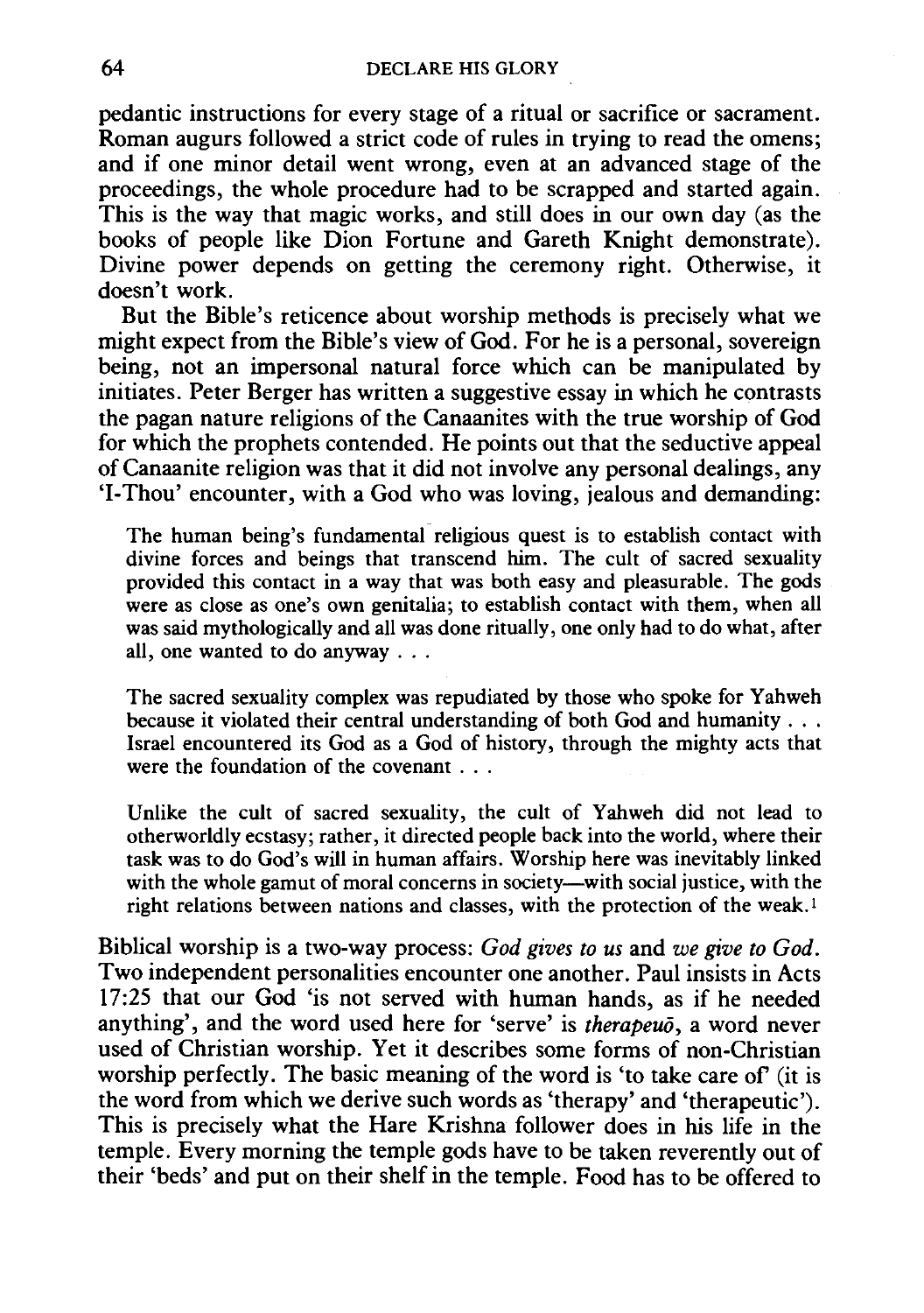them. They have to be washed. At night, they are put back in bed again. And throughout the day, the devotee spends a large part of this time quite literally *taking care of the gods*. This is one form of worship.

But such one-way worship is profoundly non-Christian. The worship of the God of Israel involves an interplay of *what God supplies* and *what* we *contribute*. God does not want the mechanical obedience of robots. following a prescribed pattern of unvarying service in an unthinking way: He wants to draw out of us something which is individual, creative, our own.

This is why the psalms speak so often of 'a new song'. The creative edge in worship, not just the tired reciting of acceptable forms, is vitally important. And it is why Revelation tells us that 'the glory and honour of the nations' will be brought into the heavenly city (Rev 21 :26). Even in the direct presence of God, when worship reaches its eternal climax, human creative achievement can and must be blended into the great paean of praise.

## HUMAN FREEDOM IN WORSHIPPING METHODS

So much has been taught down through the years, in Brethren circles, about the divine pattern for the construction of the tabernacle and the feasts of Jehovah, that we sometimes fail to notice the element of human freedom which God built in, right from the start, to the worship he had commanded. We must not focus so exclusively upon God's part in designing Old Testament worship that we ignore Israel's contribution. For one thing, although the materials used in the construction of the tabernacle are listed in detail, Exodus 25 makes it clear that these materials came together in an offering 'from each man whose heart prompts him to give'. In order words, God organized the materials once they were provided, but each of the human beings involved had the freedom to decide upon the part that he personally wanted to play. There is more freedom when men of skill are appointed (Ex 31) 'to engage in all kinds of craftsmanship': they have to produce the sacred objects exactly as God has directed, but room is left for their personal creativity, 'to make artistic designs for work in gold, silver and bronze'.

Most notably, although the furnishings of the tabernacle and the sacrifices to be offered are closely prescribed, the same is not true of the manner of worship. Did they sing? Did they dance? We know little of the style of those days, and the scriptures are no help to us. God left room for *methods* of worship to develop as culturally and historically appropriate.

When later in history the temple worship was established, we gain no sense from the scriptures that this was a bad thing-even though it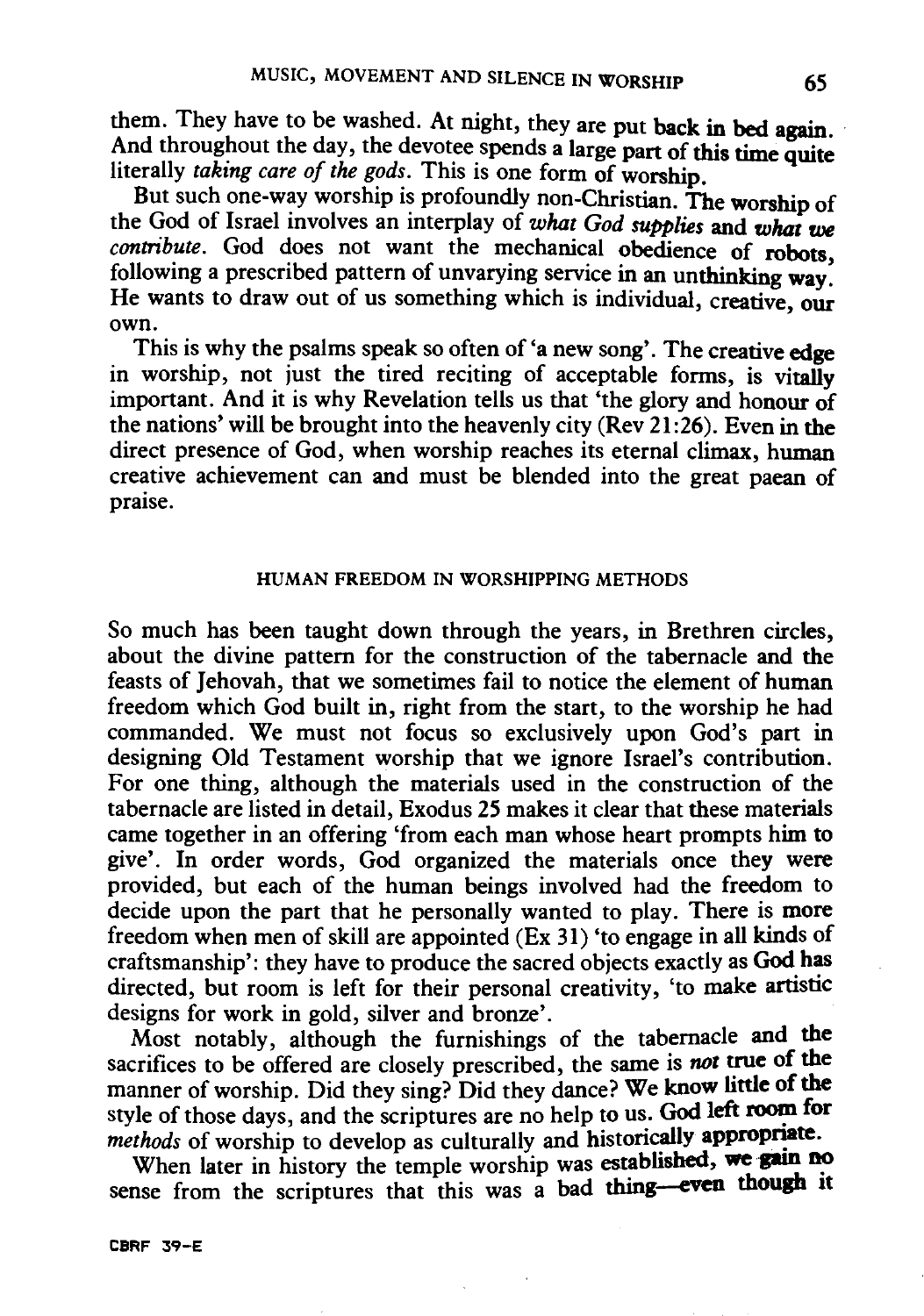involved changes in the strict pentateuchal pattern of worship; even though it was David's personal idea, rather than a sudden command from God. And centuries later, the synagogue emerged spontaneously, changing the style of worship yet again, although God had given no new direction that this was to happen. Jesus used the synagogues as places of worship (and, for that matter, Herod's temple); and early Christian congregations patterned their worship and government on synagogue practices. There was obviously nothing wrong with the synagogue just because it was a human invention.

Perhaps, sometimes, we Brethren have been overly concerned with strict purity of practice. 'See that thou do all things according to the pattern shown thee in the mount' is a text which has often haunted our worship style. In the Darby-inspired quest for a totally, biblically pure fellowship, we have tried to find rules and patterns where the scripture actually leaves us free. (I grew up in an assembly, for instance, where the 'by-laws' included the idea that brethren and sisters should sit at opposite sides of the hall; that the bread should be passed literally from hand to hand, since putting it on a plate would be 'a symbol of Egypt'; and so on. Other assemblies have had laws about not permitting 'ministry' before the bread was broken, not permitting different brethren to give thanks individually for loaf and cup, never breaking the bread before a certain amount of time had elapsed in the service.)

# MUSIC, MOVEMENT, SILENCE, AND WORSHIP

What has all this to do with the professed subject of this essay? Simply this: that music, movement and silence are all possible *methods* of worship, and if we want to determine their usefulness to us in worshipping God, scripture will not help us much directly. Scripture does not legislate about our methods; space is left for human freedom; the way to assess our methods is not to ask, 'But did they really do this in biblical times?'—but instead, 'Do these methods really help us achieve the purposes of worship?'

It is important to stress this point, since so many of the current crop of evangelical paperbacks arguing for or against the use of dance, drama, rock music and the arts in worship try to prove their case by listing all the places in the Bible where such activities are mentioned. The result is stalemate, because advocates of dance can point to a few verses that mention their speciality, and their opponents can point to thousands that don't; supporters of rock music can quote texts which refer to loud and rhythmical noises, and their opponents can point out that this is all Old Testament, and a ram's horn trumpet can't be compared to a Vox AC 30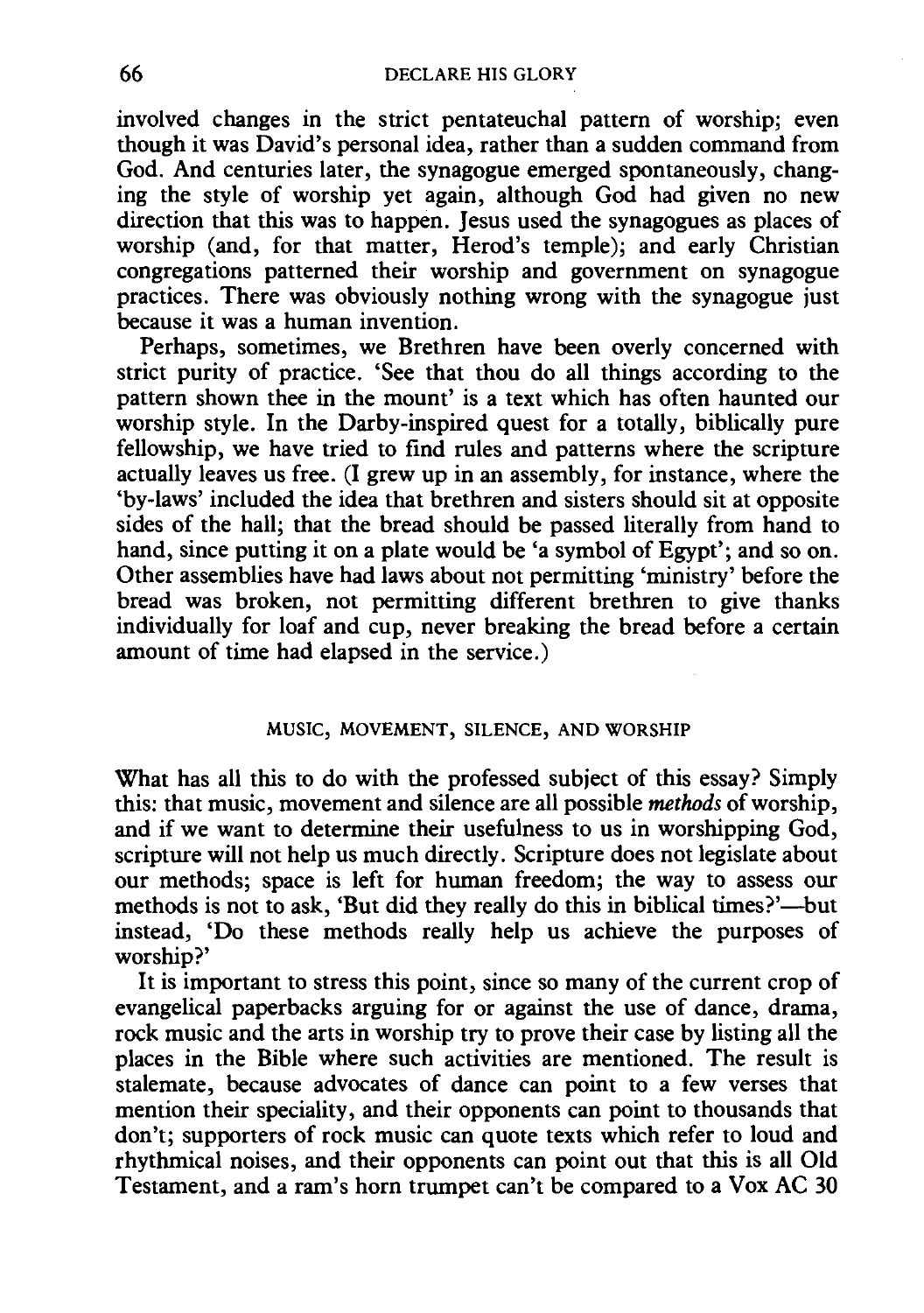anyway. The only clear conclusion from the biblical evidence—although it is a conclusion both sides seem to resist-is that the scriptures are supremely uninterested in the pros and cons of specific methods. The real question is what they achieve.

What *are* the purposes of worship? That is dealt with elsewhere in this volume. Here it will be enough to note that the key New Testament words for worship *(proskyneo, leitourgeo, latreuo)* combine three basic ideas: *affection,* intelligent *recognition of the authority* of the person worshipped and *submission to serve*. In other words, the total response of the human personality to God: emotions, mind and will. Worship thus has three purposes: *release* of the emotions; *recognition* with the mind; and *resolve* of the will in gearing itself for fresh acts of service.

It is not difficult to think of historical cases of the distinguished use of music, movement and silence in worship. Music has been with the Christian church from the start, going right back to the early days when a perplexed Roman governor wrote to his emperor, 'They sing a hymn to Christ as a god.' Different kinds of movement have been important in worship in various cultures--from the ritual movements and symbolic actions of Catholic and Orthodox traditions, to the uninhibited selfexpression through dance of some black denominations and Latin American Pentecostals. Silence was an important tool in the mystical tradition-Thomas A Kempis, for one, says a lot about it-as well as among Quakers and Quietists.

But do these methods—music, movement and silence—genuinely achieve the purposes of worship? And if so, in what forms? For there are serious questions which need to be asked. Isn't it possible that a wrong application of methods can introduce us to experiences which we fondly imagine to be worship—but are actually something quite different?

Music today raises the problem of contemporary rock. Is it a fitting style for the worship of God, or is it 'devil music', full of dangerous jungle rhythms? Aren't all these new choruses lamentably superficial, repulsively sickly, and sometimes downright misleading? While some are finding new avenues of worship through movement, and writing books with titles like *Praise Him in the Dance* and *Moving Prayer,* others are writing equally trenchantly that 'the dance has more potential for evil than anything else we do in Christian circles today'.<sup>2</sup>

But surely no one could object to *silence?* Well, perhaps. Ralph Martin points out that in the Old Testament 'praise involves the use of words audibly expressed. Silent prayer is not a Hebrew practice',<sup>3</sup> and he cites Eli, who thought Hannah was drunk because her lips were moving but she was making no sound. 'I do not believe it is necessarily true that we are worshipping God when we make a lot of racket', wrote A W Tozer. 'But not infrequently worship is audible. '4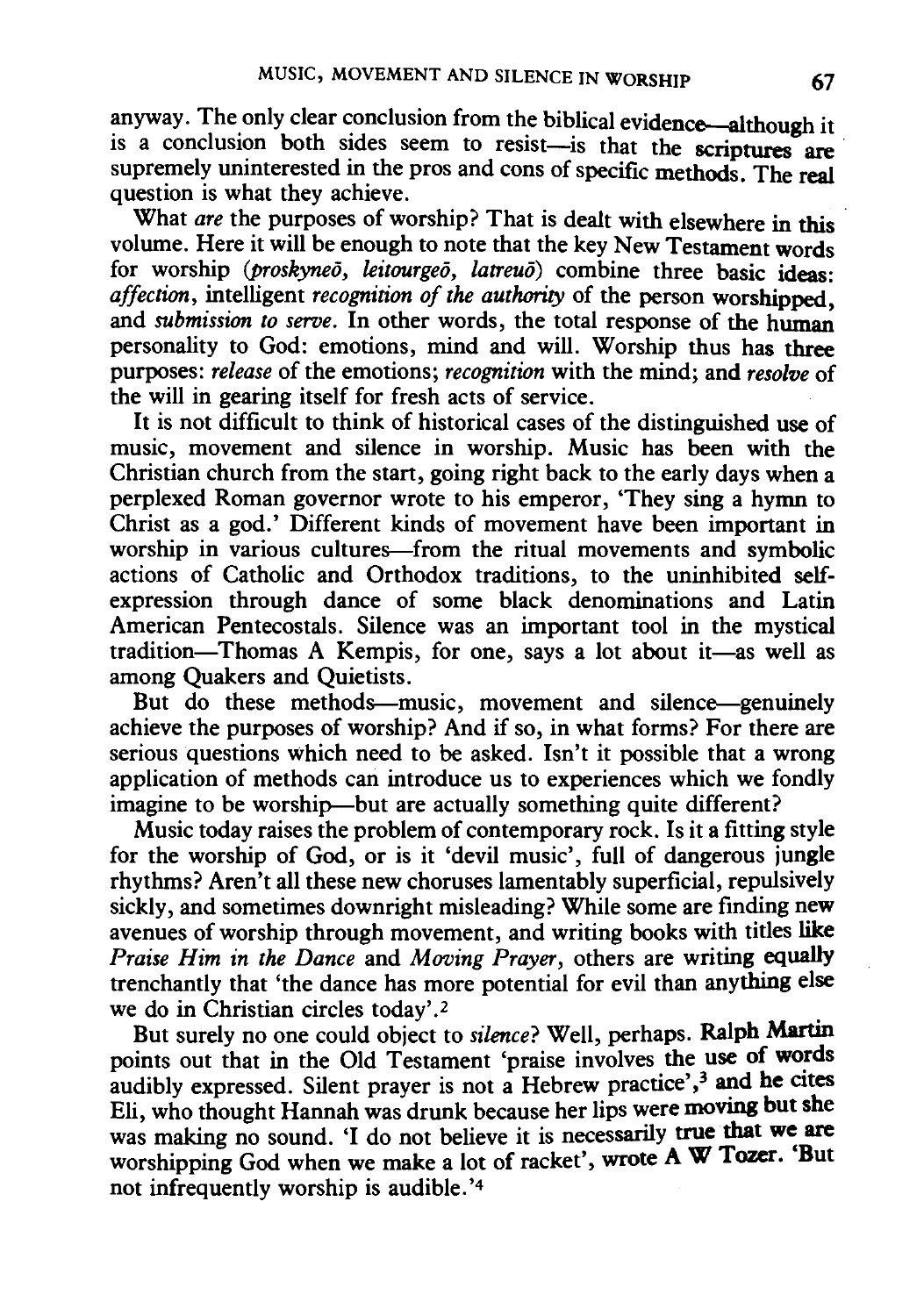The few verses in the Bible which seem to speak about silence in worship (such as Hab 2:20) are actually not about worship at all, but set against the background of a law court-in which the guilty party remains silent because he has no defence to offer. (The same is true of that curious half hour of silence in Rev 8:1-silence speaks of judgement, not worship.) In the New Testament epistles, silence is mentioned only as a *restriction* upon participation in worship, not a means of worship in itself.

Taking all of this together, it would be possible to argue that the normative biblical picture of worship is of *people being compelled to speak*of impulses of devotion that demand verbal expression, otherwise 'the stones would immediately cry out'—and that an unscriptural emphasis upon silence will lead into an introverted, idiosyncratic mysticism which separates worshipper from worshipper and ends in the fanciful pursuit of an 'inner light' which is no more than a subjective fantasy.

And so the questions mount up. How do we tackle them? Here I want to do it by asking two questions. First: do these three possible worship methods actually achieve each of the purposes of worship-release, recognition and resolve? And, second: if they *do,* how should they be employed for maximum benefit? What is the distinctive contribution that each of the three can make?

# RECOGNITION, RELEASE, RESOLVE

First, then, let us ask some questions about the purposes of worship. Do these three methods help us to achieve a *recognition* of God's greatness? Do they affect our mental appreciation in worship?

Music obviously does. Teaching can often be much more effective when set to an insistent rhythm ('Thirty days hath September', 'i before *e* except after  $c'$ ). Jesus knew this secret, and scholars such as Joachim Jeremias have shown that distinct Aramaic rhythms lay behind the teaching Jesus passed on to his disciples. In the Old Testament, several of the psalms clearly served an educational function: recitations of the history of God's mighty acts, such as Psalm 136, taught the young and reminded the old, all in the context of worship.

In the New Testament text there are several embedded passages (Eph 5:14, 1 Tim 3:16, Phil2:6-ll, 2 Tim 2:11-14, Jas 1:17) where it seems the writer has quoted a section from a current Christian hymn. Obviously, hymns were useful in helping people remember the key facts of the faithand could sum them up better than the writer felt he could himself.

How does *movement* affect our recognition? First, participation in symbolic actions can make theoretical ideas more concrete, provoke moments of awareness and insight; this is the result of the symbolic act at the very heart of our worship: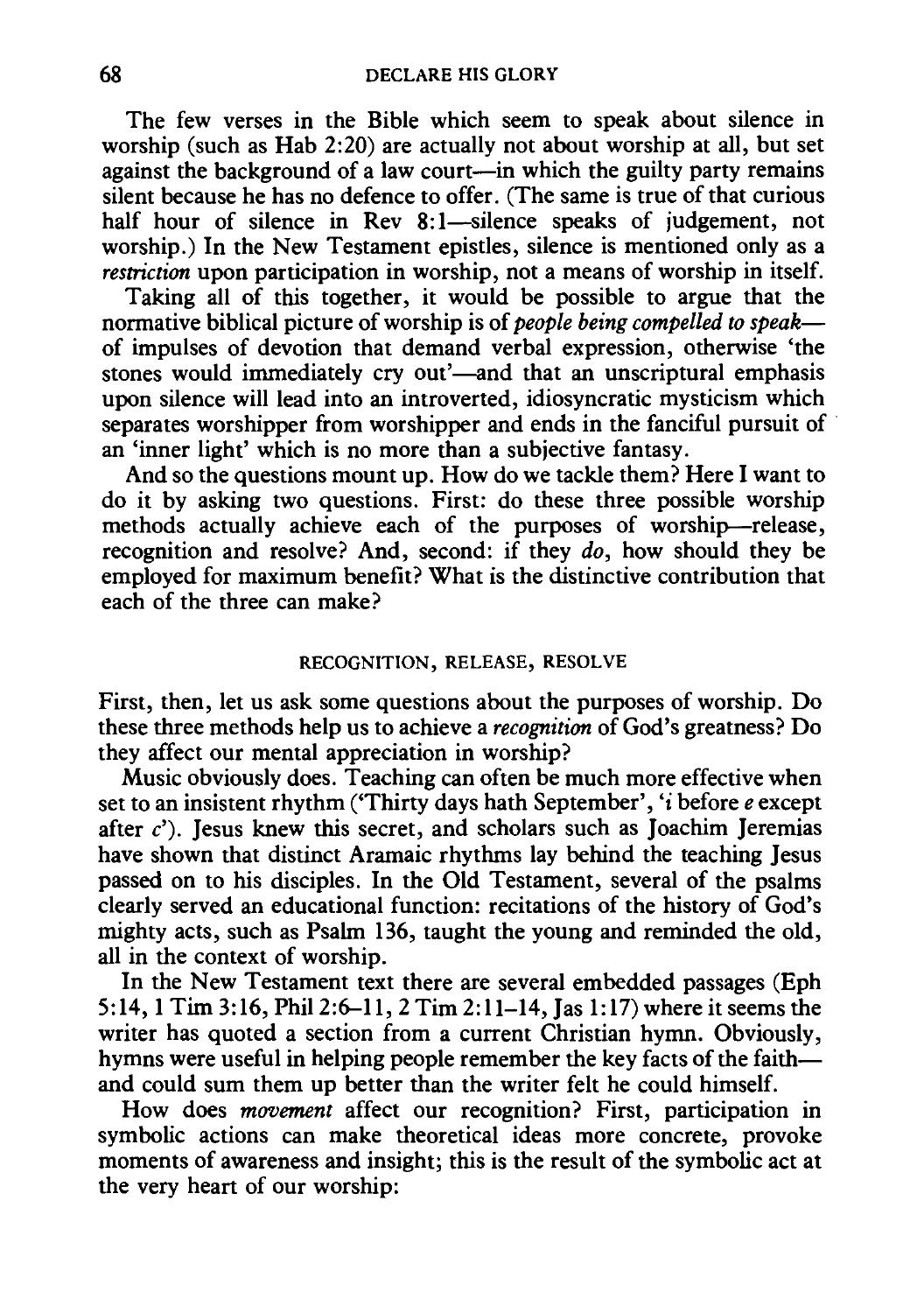Here, 0 my Lord, I see thee face to face; Here faith can touch and handle things unseen ...

'No Gospel like this feast', we sing. For the physical action of taking bread and wine and passing it from hand to hand *makes actual* what would otherwise be merely an academic concept. Other kinds of movement and action might then have a similar, if less central, effect, in bringing home to our recognition some of the central truths of our relationship to God and one another.

But, second, movement in which we may not be involved personally, but merely watch as spectators (a performance of dance, for example), can also provoke recognition in a unique way. I have seen Springs Dance Company evoke the wonder of the resurrection unforgettably in a worship service, in a way that could not have been equalled verbally. Brian Edwards' critical book *Shall We Dance?* complains that dance and drama are inferior to the spoken word because they 'have generally to be interpreted'.<sup>5</sup> This, it seems to me, is exactly wrong. Dance and drama can speak more immediately and powerfully, can provoke a more direct crisis of recognition, than words can manage.

What of silence? It has been a remarkable feature of history that churches with a worship style involving plenty of reflective silence (such as the Brethren and the Society of Friends) have typically produced thoughtful, careful people with a more stringent intellectual approach to faith than those reared in churches whose worship majors on noise and excitement, or predictable liturgy. Silence allows time for a whirlwind sequence of conflicting impressions to be analysed into its elements and sifted thoroughly.

So much for *recognition.* But there is also *release.* Here, again, all three methods have a contribution to make. Music, obviously-the emotional release of belting out 'Bold I approach the eternal throne . . . ' is something we have all experienced. And movement-for watching a wellexecuted piece of dance, drama or mime can stir the emotions unforgettably. I can still remember examples I witnessed ten or fifteen years ago, although all other details of the service in which they featured have faded completely from my mind.

It is not natural for us to sit still at times of deep emotional experience. 'Let Israel rejoice in their Maker', urges Psalm 149, '... let them praise his name with dancing'. Rosemary Budd argues, 'Our physical energies are a major element in our lives whether we recognize them or not . . . If we recognize our energies, we can harness them for great good. ' 6 Movement in worship can release emotions powerfully and effectively, because 'body language' affects our state of mind. It is no coincidence that emotion is often hard to detect in meetings where the ground rules dictate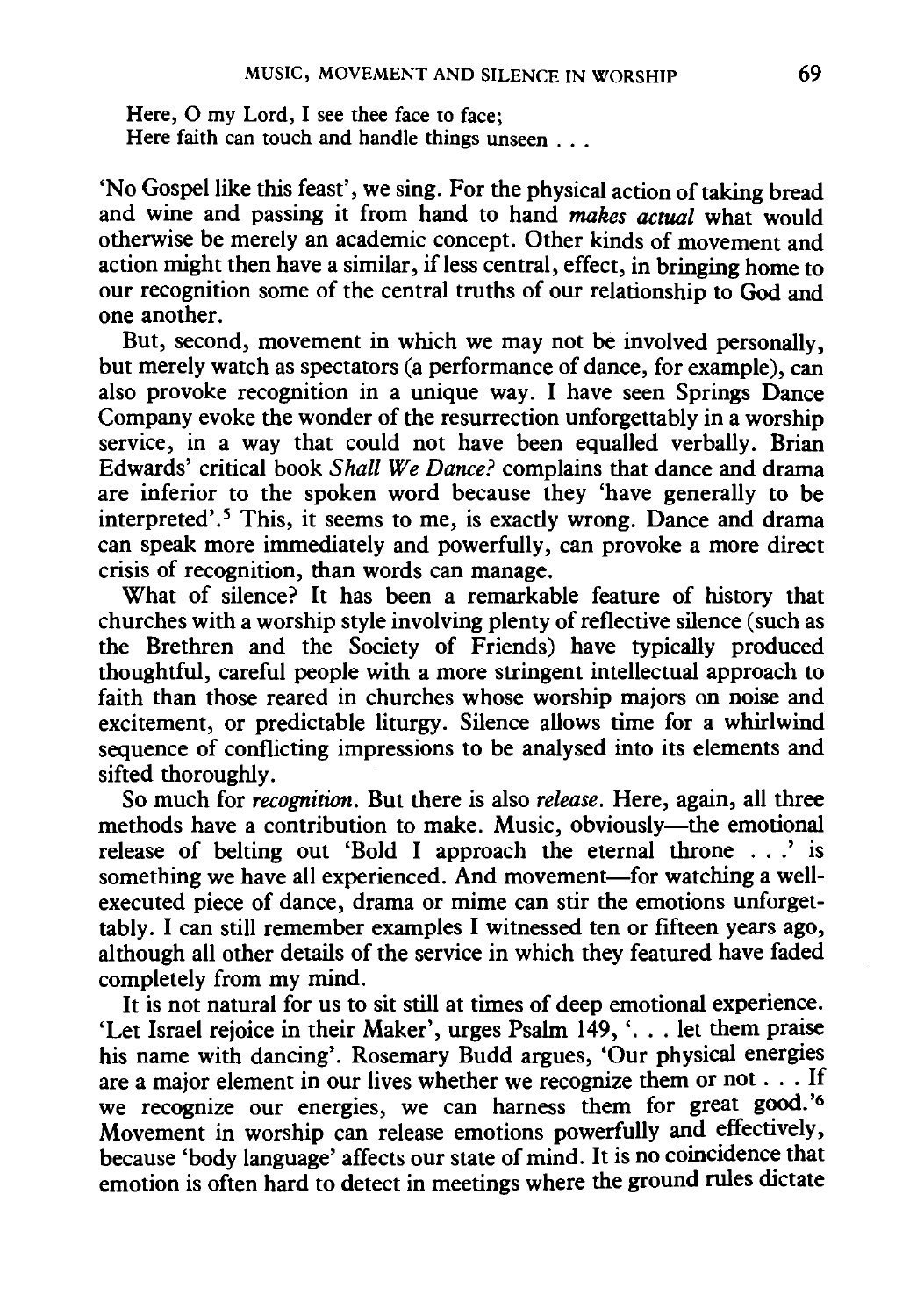two permissible positions—standing to sing and sitting for all else—with no variation contemplated.

And silence? Everyone who has ever been in love has known moments when words are inadequate and unnecessary: the wondering silence of two young lovers staring into one another's eyes, the companionable, trusting silence of a long-married couple who can almost communicate telepathically. Sometimes worship will touch these emotional heights. And a period of silence can deepen what would otherwise be a passing moment's impulse.

It has been suggested that speaking in tongues is really a regression to the pre-speech phase of infancy—when we make sounds, but they have no logical referent; we express ourselves with total freedom, unconstrained by the demands of grammar and vocabulary. To speak in tongues releases us to express what we could not otherwise; some emotions in worship defy confinement to normal vocabulary. Perhaps (especially for non-tongues speakers) silence can serve the same function.

Do music, movement and silence also help us with the *resolve* aim of worship? Music, it is easy to see, can be powerful in reinforcing decisions we need to make-as anyone can tell you who has been brought into the Kingdom during the singing of 'Just as I am'. Recently after I had spoken to a group of young people on a houseparty, a young musician present quietly played a song he had written himself, 'To be more like Jesus'. The atmosphere of worship as he finished was almost overpowering.

Music has often been useful in strengthening resolve in moments of crisis. Just before he and a group of his colleagues went out into a dangerous, costly mission, Geoffrey Bull records, one of them suddenly began to sing, 'King of my life I crown Thee now'. It was an unforgettable moment, and just what the group needed. Was there even an element of the same thing on the evening on which, Matthew tells us, 'when they had sung a hymn, they went out to the Mount of Olives'?

Drama or dance can have the same impact in focusing decision. For our first evangelistic presentation at the Greenbelt Festival two years ago, the committee decided that after the preacher had finished, no music or spoken words would follow. Instead Geoffrey Stevenson would end with a silent mime challenging non-Christians to commitment—and the audience would leave with that unspoken appeal as their final memory. Over thirty people accepted Christ that evening.

Other kinds of symbolic movement-standing up, walking to the front, raising a hand-are often used in evangelism to signal commitment and offer a concrete chance to make up one's mind. Creatively used, movement can serve that kind of function in worship too.

After years of 'Just as I am', Billy Graham began to fmd that silence could be just as effective as music in bringing people to personal crises of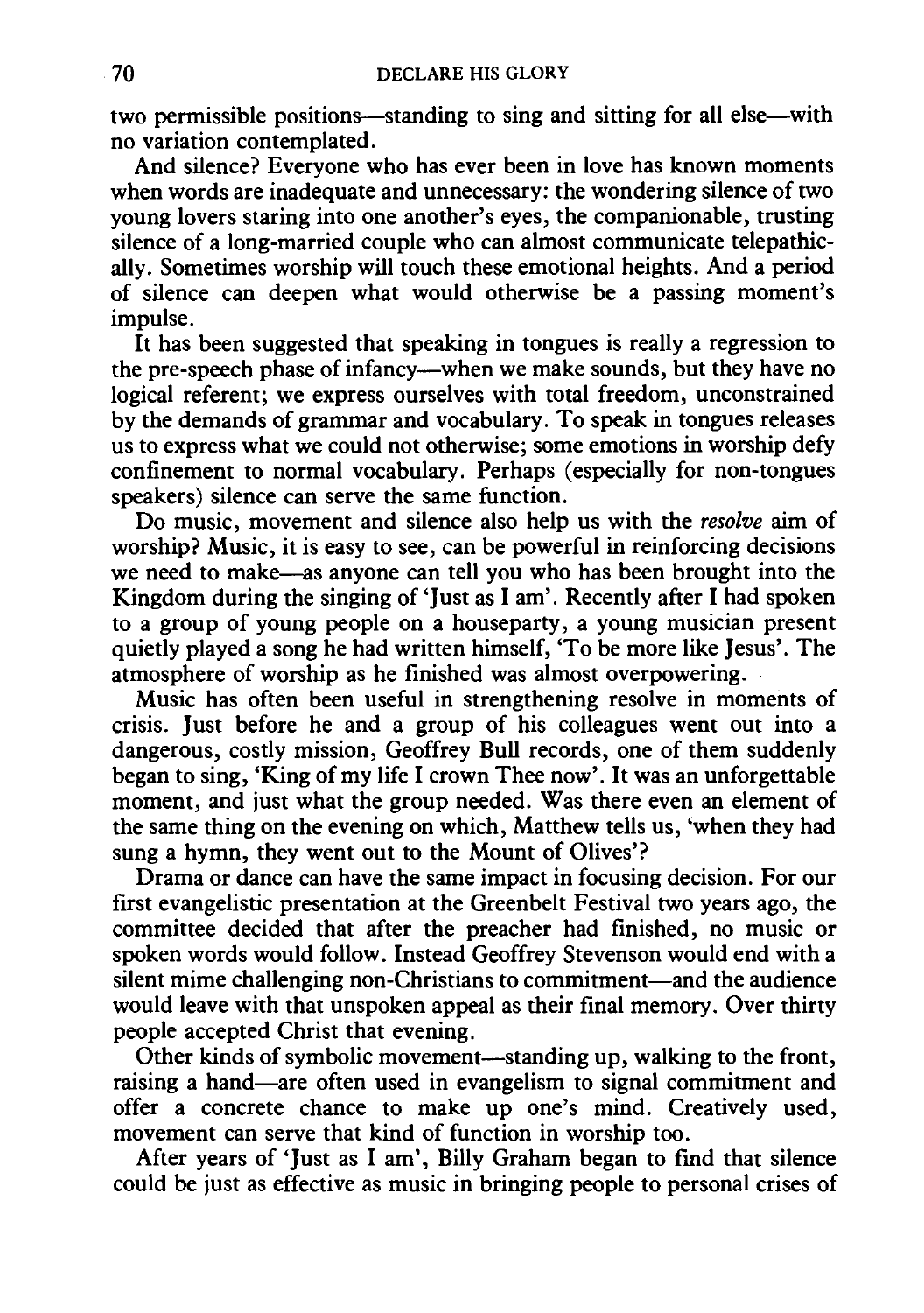decision. Sometimes the breathless hush as people from all over the auditorium left their seats and filtered to the front could be even more compelling than a hymn. As in evangelism, so in worship. Leaving a space for people to make their own promises to God can be an effective thing to do. Often the stillness for several minutes at the end of an affecting worship service is an indication that people are having private dealings with God, all over the room. The worst thing to do at such a point would be to give out another chorus.

Used in the right way, then, music, movement and silence can all fulfil the three basic purposes of worship. Which leads to our second question. What *is* the right way? What limits do we set to the use of music, movement and silence in worship?

### THE ROLE OF MUSIC

Music crops up often in scripture. The Old Testament mentions all sorts of instruments, both loud and soft, both percussive and otherwise. 'It can be assumed', historians tell us, 'that ... the singing of the Psalms was always accompanied by musical instruments. 7

There were probably no musical instruments in use in the early church, but experimentation and creativity were encouraged. Tertullian tells us that all members were free to participate by words of scripture or 'songs of their own invention'. Ralph Martin believes that the 'spiritual songs' of Colossians 3:16 and Ephesians 5:19 were 'the result of immediate inspiration, as in the scene in 1 Corinthians 14:26 where improvised compositions ... are brought to the assembly and used in worship. They may well have been no more than single-line statements . . .<sup>8</sup>

Scholars have often debated the difference between 'psalms', 'hymns' and 'spiritual songs'. Most would agree that it is impossible to defme these terms clearly. But it *is* certain that Paul uses them to indicate an enormously wide range of musical activity: employing the text of scripture, individual compositions, spur-of-the-moment improvisations, credal statements in musical form, personal songs of devotion.

Not all Christians have agreed that such an abundance of musical variation should be possible in the church. (Zwingli, for instance, wanted to abolish all congregational singing; Calvin was ill at ease with anything more than metrical psalms.) And in our own day we have witnessed the rise of a new, ersatz pop art form: rock music. Increasingly now the rhythms of rock are invading worship music, and the instruments associated with it-drums, bass guitars, synthesisers-are appearing in church services. Is this a phenomenon which should worry us?

John Blanchard's book *Pop Goes the Gospel* has no doubts. 'When the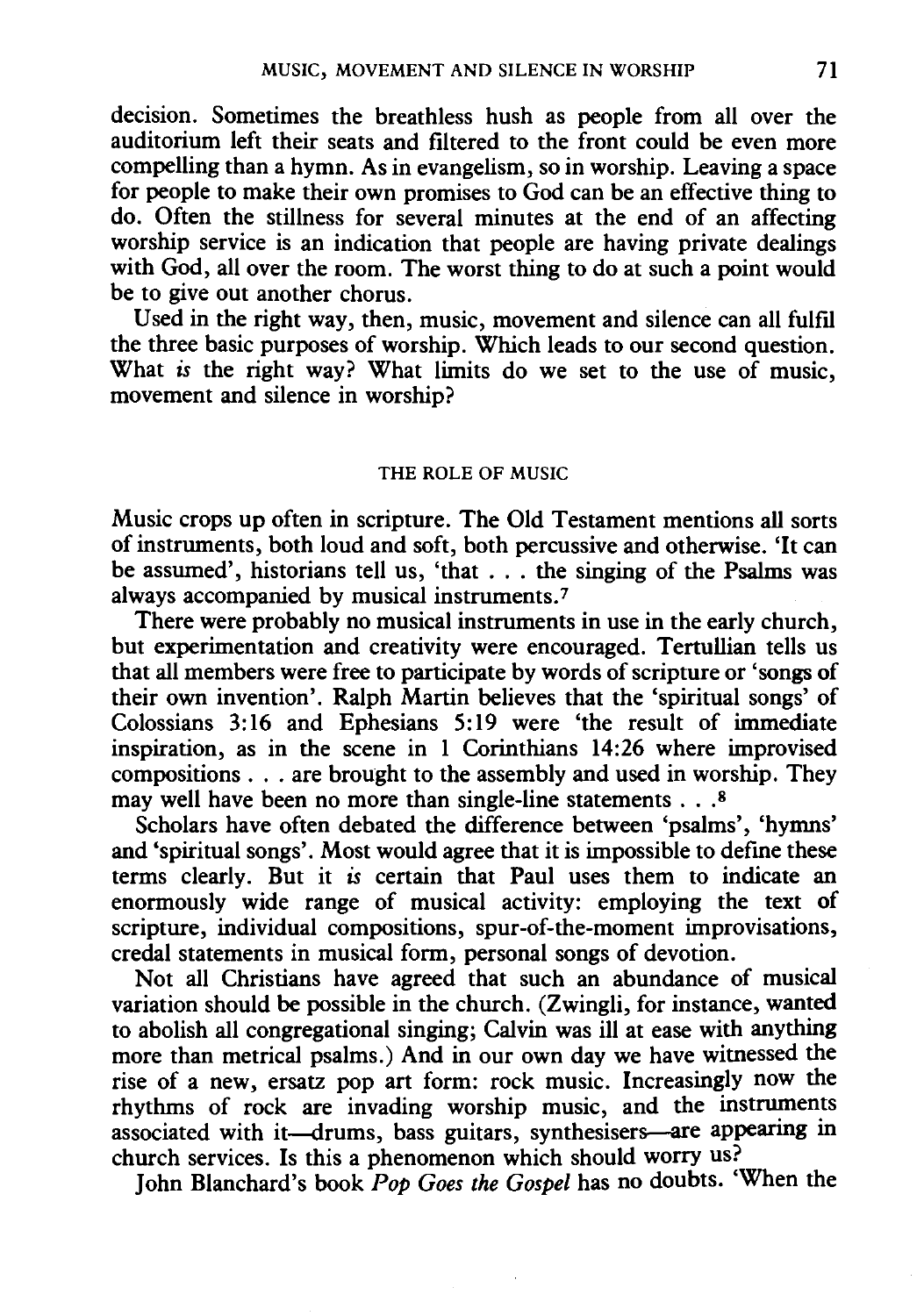beat overrides the other elements in a song the communication level is significantly changed to one which is primarily physical and often specifically sexual . . . the element of relentless beat in rock music increases the danger of a shallow, emotional, unthinking response ... ' He quotes approvingly David Wilkerson's comment that 'I also have a sense, an inner knowledge, that the gentle Holy Spirit is not comfortable in the atmosphere this music creates. '9

It is hard to argue with comments like this. Blanchard is appealing to a psychological analysis of rock's effect which few psychologists would subscribe to, and at best is unproven; Wilkerson is arguing from inner intuition-and that is inaccessible to reasoned argument. There are really no musical, moral or psychological grounds for damning any particular musical form as 'inappropriate for Christians'. As Larry Norman pointed out, 'The sonic structure of music is basically neutral' .10 In the Middle Ages the interval of the augmented fourth was banned from church music, because it belonged to the Devil. But no-one bothers about using it today.

Arguments from the dissolute lifestyle, or occult interests, of certain rock stars are beside the point. The medium has been misused, but it has become the major form of cultural expression in music for the greater part of the British population this century; and its misuse by some people should not prevent us from employing it to create an authentically modern, genuine response in worship to God. Says Andrew Maries, musical director of St Michael le Belfry,

To begin to make moral judgements as to the worth of different styles of music and the moral calibre of composers and performers really does become a nonsense. So many of the great classical composers could hardly be considered committed Christians, and yet they produced masterpieces which reveal something of the meaning and glory of life. Their works are windows on eternity through which we may well witness God.ll

And yet-however much scripture encourages the *new song*-lively appreciation of *past tradition* always marks biblical worship too. The psalms were not abandoned in the early church. The antiphonal choir complexities of post-exilic worship were a new thing in Israel, but the music reflected the old songs of past centuries. There are dangers in a headlong rush into modernity; throwing out *Hymns of Faith* when we acquire *Songs of Fellowship* may turn out to be a premature move.

For one thing, the modern style of music encourages emotional expression and depth; that is its strength. It does *not* encourage intricate expression of truth, and it is vulnerable to mawkish sentimentality; that is its weakness. We need the strong hymns of previous ages too.

Also, rock music in society is often associated with showmanship, shallow excitement, and self-promotion. If it is to be recovered for use in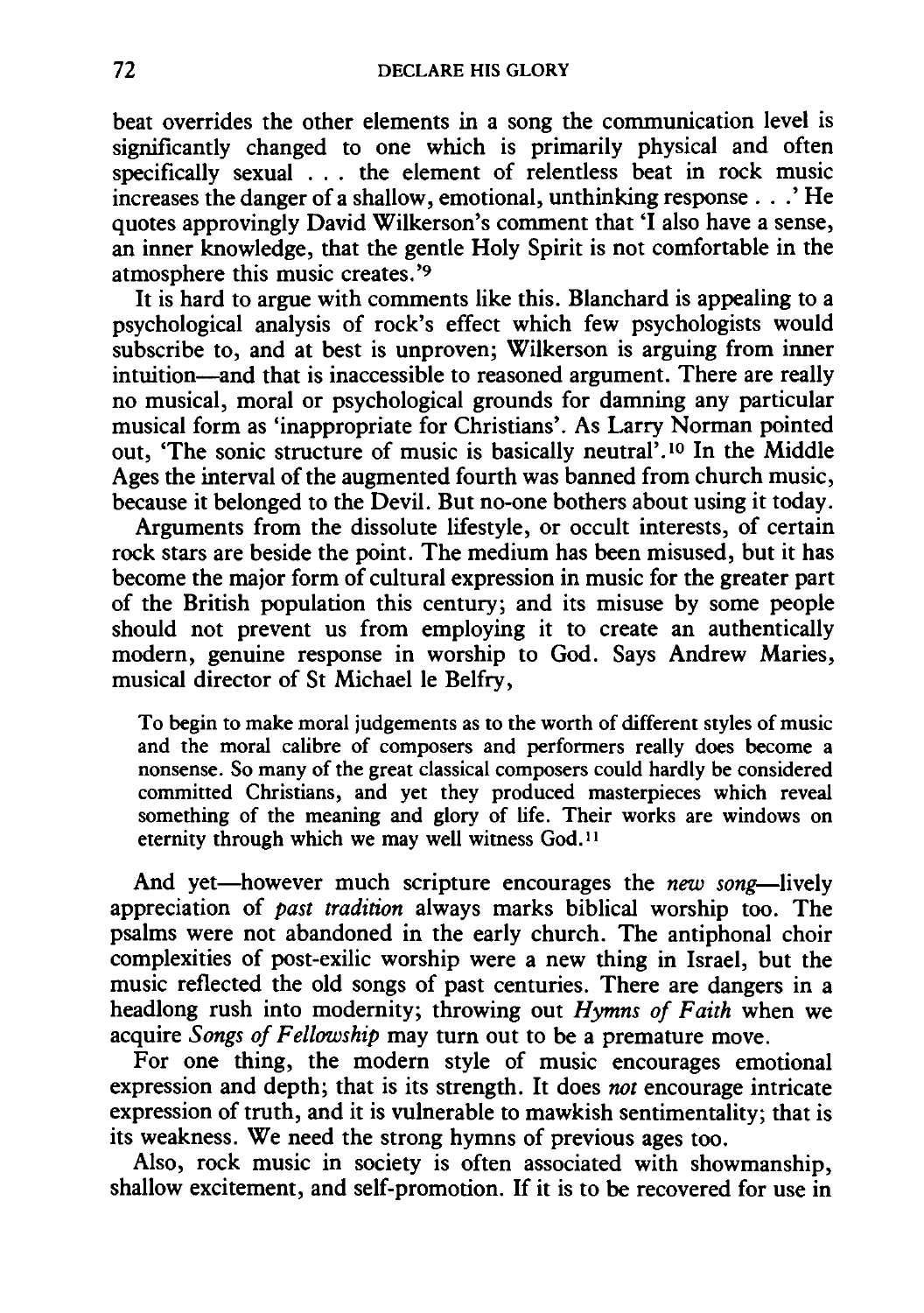worship, it needs to be divorced from these tendencies. We have learned a great deal about how to do that in the last ten years. And blending the new with the old is the most effective way of reaping the benefits of the contemporary style, without losing the perspective of all we have learned about worshipping God from the past.

What can music do that other worship media can't? Music is a tremendously *communal* activity; it brings the church together as little else can. 'The first Christians thought of "hymns" as a means of mutual encouragement and challenge aimed horizontally at a group of fellow believers.'I2 And music provides a means of expression for the less articulate. It is no coincidence that most movements of the Holy Spirit among the oppressed and downtrodden have produced great music-from Negro spirituals to nineteenth century Salvation Army creativity to the harmonies of unschooled Welsh miners. No method is *essential* to worship. But music would be very difficult to do without.

# MOVEMENT: THE CHRISTIAN VIEW OF THE BODY

Early in its history, the Christian church was strongly influenced by Greek philosophy. And in some respects the malign influences of Platonic thought have tended to cling around Christianity ever since. This is especially true of the attitude Christians have often adopted to the human body.

For Plato and his popularisers, the body was basically evil, the loathsome prison of the pure and valuable spirit. Growth in spirituality comes as we de-emphasize the material realm and concentrate on the life of the spirit instead.

The Hebrew view of the body never made this sharp distinction of the 'spiritual bit' and 'physical bit' in man. 'Don't you know that your body is the temple of the Holy Spirit ... ?' inquires Paul. 'So use your bodies for God's glory' (1 Cor 6:19-20 GNB). At creation 'man *became* a living soul' (Gen  $2:7$  AV)—the soul is not a detachable possession which man was given along with a body, but inextricably involved with the body as part of the complex reality of being human.

But the Greek distaste for the body eventually started to influence Christian thinkers, and anchorites, flagellants, hermits began to pride themselves on their mistreatment of their bodies. Origen as a young man tried to prove his zeal by castrating himself (a deed he later regretted). And the Platonic attitude in less extreme forms has never quite left Christianity alone since, as Macaulay and Barrs<sup>13</sup> have demonstrated.

The Platonic attitude to the body can produce two very different approaches to worship: first, a horror of anything fleshly, and thus a fear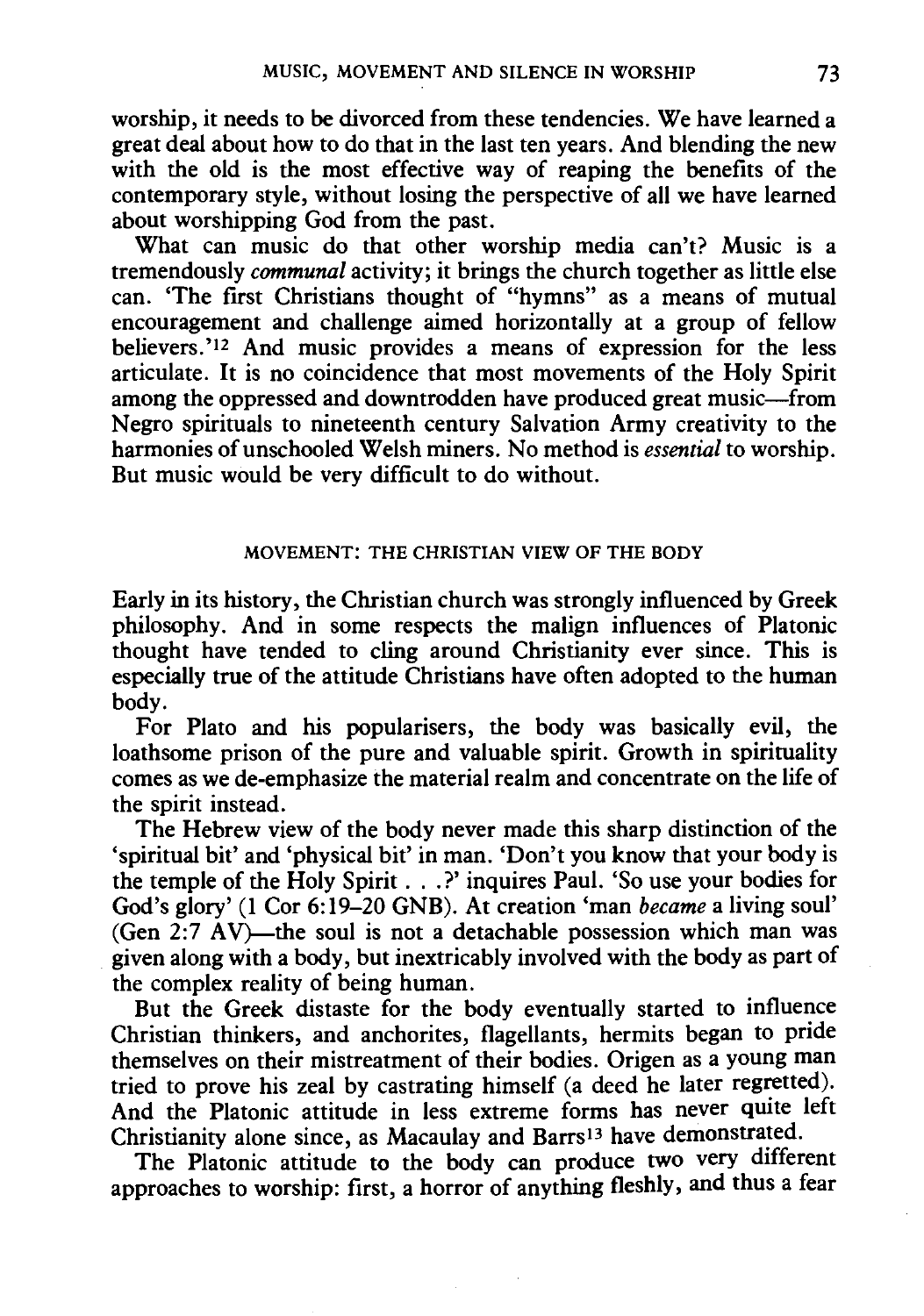of undue movement, physical expressions, dance and drama; second, a struggle to release the spirit from the body. Plato said that this could happen through 'divine madness', and in Christian circles this has often led to the attempt to develop 'the things of the Spirit' by abandoning the body to ecstasy. Neither of these responses are Christian.

The Hebrew attitude to the body, however, leads to a recognition of three facts. First, that a body has a place in worship, as a valuable part of creation. Elisabeth Elliot claims,

More spiritual failure is due, I believe, to this cause than to any other: the failure to recognize this living body as having anything to do with worship or holy sacrifice.<sup>14</sup>

'For far too long', complains Rosemary Budd, 'many of us as Christians ... have found it terrible difficult to understand ourselves as bodies, a physical expression of personality in a physical universe. We've tried to pray without bodies.'<sup>15</sup>

Second, the Hebrew attitude recognises that the body is not a channel of sacredness—the mistake made by the Canaanite 'sacred sexuality' religions we examined earlier. God communicates primarily through rationality, through propositional statements, and while sensitive use of the body's movements in worship can assist our understanding, it cannot become a substitute for rational appreciation of God.

Third, the Hebrew picture demands that we also recognize the fallenness of the body. 'I see another law at work in the members of my body', writes Paul, 'waging war against the law of my mind' (Rom 7:23). The possibility of evil is always there. Which is not a reason for shunning the body's potential in worship-but simply being careful to exploit it watchfully and honestly.

It is true that New Testament worship did not include dancing, as Herbert Carson points out in his book *Hallelujah!* Carson asks why the church eschewed such a powerful means of communication, since it was known and practised in the Roman world. But earlier in his discussion he has supplied his own answer: dance was a practice exclusively related to pagan ecstatic religion; there was not much use of it for other purposes. For the Christians to have incorporated it, at that stage, would have been unthinkable.

But dance and movement played an important part in Old Testament worship. Or did they? In his book *Shall We Dance?,* Brian Edwards has bravely-if perversely-tried to prove that they did not. He claims that most of the words commonly translated 'dance' can mean something else, that when dancing is mentioned it is not as a part of worship (or, as in Jud 21:21, it reflects a decadent form of worship), and that David's famous dancing before the ark in 2 Samuel 6:14 was 'exceptional', 'the spontaneous overflow of an excited worshipper'.<sup>16</sup>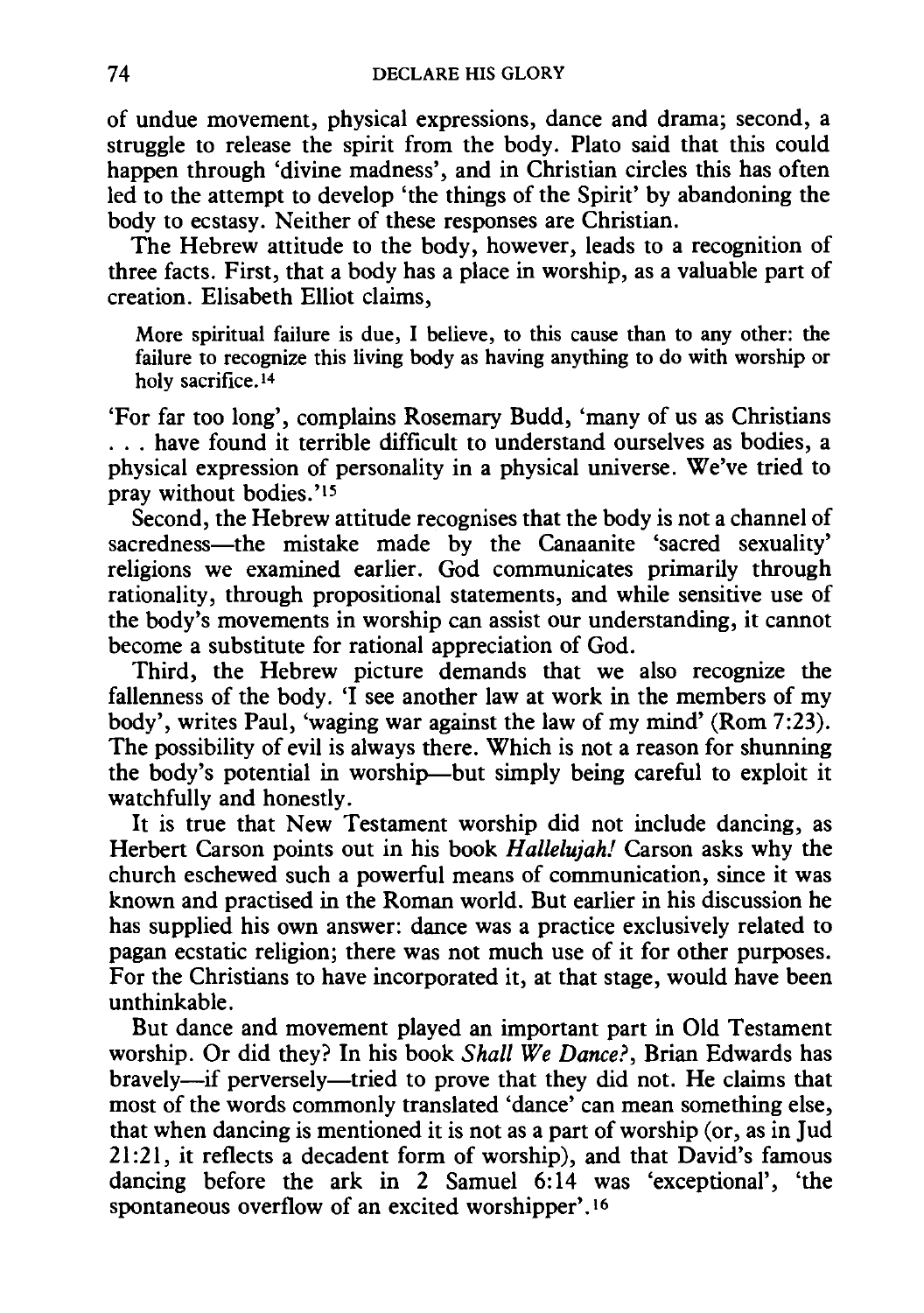This argument will not do. Dance was a common feature of Oriental festivals, and it would have been strange-strange enough to require comment somewhere-if the nation of Israel had been markedly different from all their neighbours. The Hebrew word for 'festival' comes from the verb *hagag,* to dance. Edwards suggests that David did not exactly *dance-* "Skip for joy" would be more accurate'—but 2 Samuel 6:13-14 is clearly describing a set of deliberate ceremonial procedures, not a momentary burst of unscheduled enthusiasm.

Psalms 149:3 and 150:4 both exhort worshippers to 'praise his name with dancing'. Edwards counters that the verses 'do not set out to discuss the content of Jewish worship in the temple; they simply claim that everything in the life of God's people, from dancing to war, should be to the honour of God' .17 If so, one would expect both psalms to mention a wide range of human social activities which could be unexpected avenues for the praise of God. But they do not. They simply elaborate a list of ceremonial implements of praise—the trumpet, the tambourine, the harp ... The obvious conclusion, for an unprejudiced reader, is that dancing is just one item in a list of recognised worshipping methods.

The use of physical movement opens up many possibilities for worship: artistic presentations to add a dimension to a service; free participatory spontaneous movement; physical positioning and symbolic gesture. We must guard against mentally reducing the list to a few obvious, well-worn routines. For instance, many house church people who take pride in having rediscovered dance in worship have really gone no further than the curious, stylized, self-conscious little dance step cruelly christened by onlookers 'the charismatic hop'. Freedom has frozen into liturgy. We Brethren know all about that.

Again, we must guard against becoming too pompous about it all. Surely I'm not the only one who finds Rosemary Budd unduly fanciful when she writes that hands held under a Bible 'are a symbol of receptivity to its contents', or unduly programmatic when she advises us practically: 'Your pelvis is very important. Tuck your tail in and check that the lumbar vertebrae are bent neither forwards nor backwards.'Is It sounds faintly ludicrous. But there again, if the lumbar vertebrae are part of a good God's creation, perhaps they have their own humble part to play in praising him.

#### SILENCE AND ITS USES

Another result of Platonism, through the ideas of Dionysius the Areopagite, has been the *via negativa*, the 'negative way' of acquiring spiritual knowledge which has characterized Christian mysticism for many centuries.

Spiritual growth, according to Dionysius, does not come through understanding who God is and what his blessings are. Rather, we must remove all positive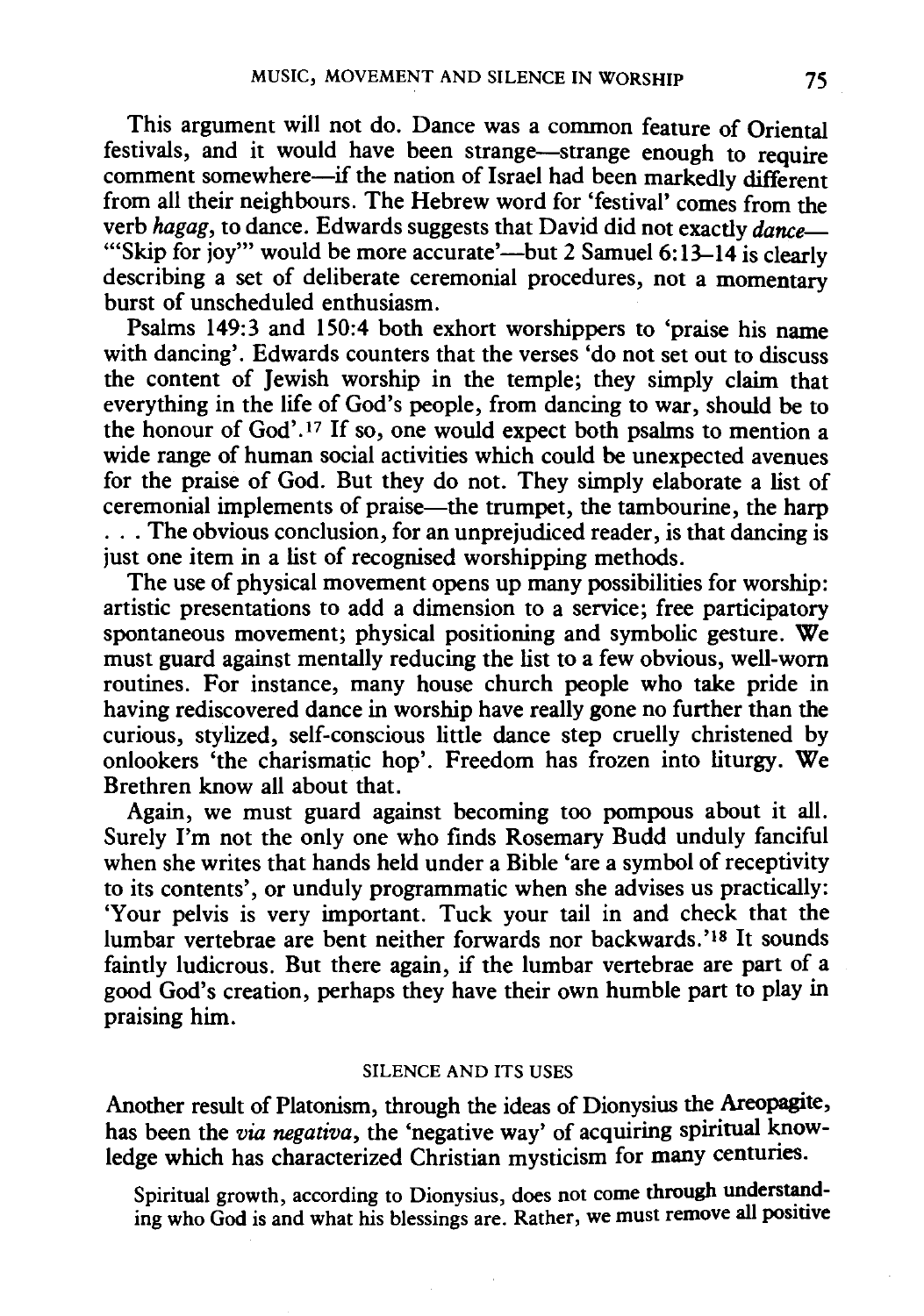statements about God until we are left with silence—the bare communion of the soul with God.<sup>19</sup>

St John of the Cross wrote about the experience in these words:

The man who truly there has come Of his own self must shed the guise; Of all he knew before the sum Seems far beneath that wondrous prize: And in this lore he grows so wise That he remains, though knowing naught, Transcending knowledge with his thought.<sup>20</sup>

Evangelicals disagree about how to assess this kind of spirituality. But all agree that, first, it is the province of a few rare people, rather than a practical possibility for every Christian; second, even if genuine, it comes so close to the experience of mystics in other religions (Sufis, for instance, or the writers of the Upanishads) that it can lead to religious relativism and heresy.

Perhaps the reason that the scriptures pay so little attention to *silence* is that the silence of mysticism can be a dangerous route to travel. Speech is more characteristic of a religion in which 'it is in the nature of God to speak. The second Person of the Holy Trinity is called the  $Word$ .<sup>21</sup> Edmund Clowney insists, 'Christian meditation, therefore, looks to Jesus. It treasures his words and remembers his deeds. The vision of God is not a mystical achievement requiring prodigious feats of trance-like concentration.22

And so the scriptures have little time for the kind of silence which blanks out normal thought processes. This does not mean, however, that *all* silence is necessarily a bad thing. Periods of silence can heighten thought, as well as depressing it; can reinforce ideas, as well as obliterating them. Silence in worship can legitimately achieve three useful objectives at least.

First, it prevents worship becoming a 'spectator sport'. It suddenly removes from the worshipper all outside stimulus, and throws him in upon his own resources; for a short while now he will be unable to coast along as a passive observer of prayers, hymns and readings offered for his benefit by other people. Silence *personalizes* worship.

Second, paradoxically enough, silence draws worshippers closer together. We are never so aware of one another as when a group of people sit together without talking. (For example, watch a carriage full of Underground passengers when the train stops between stations!) A shared, almost palpable silence expresses deep communion more eloquently than the singing of a dozen hymns.

Third, silence can change the direction of worship. In the stillness it is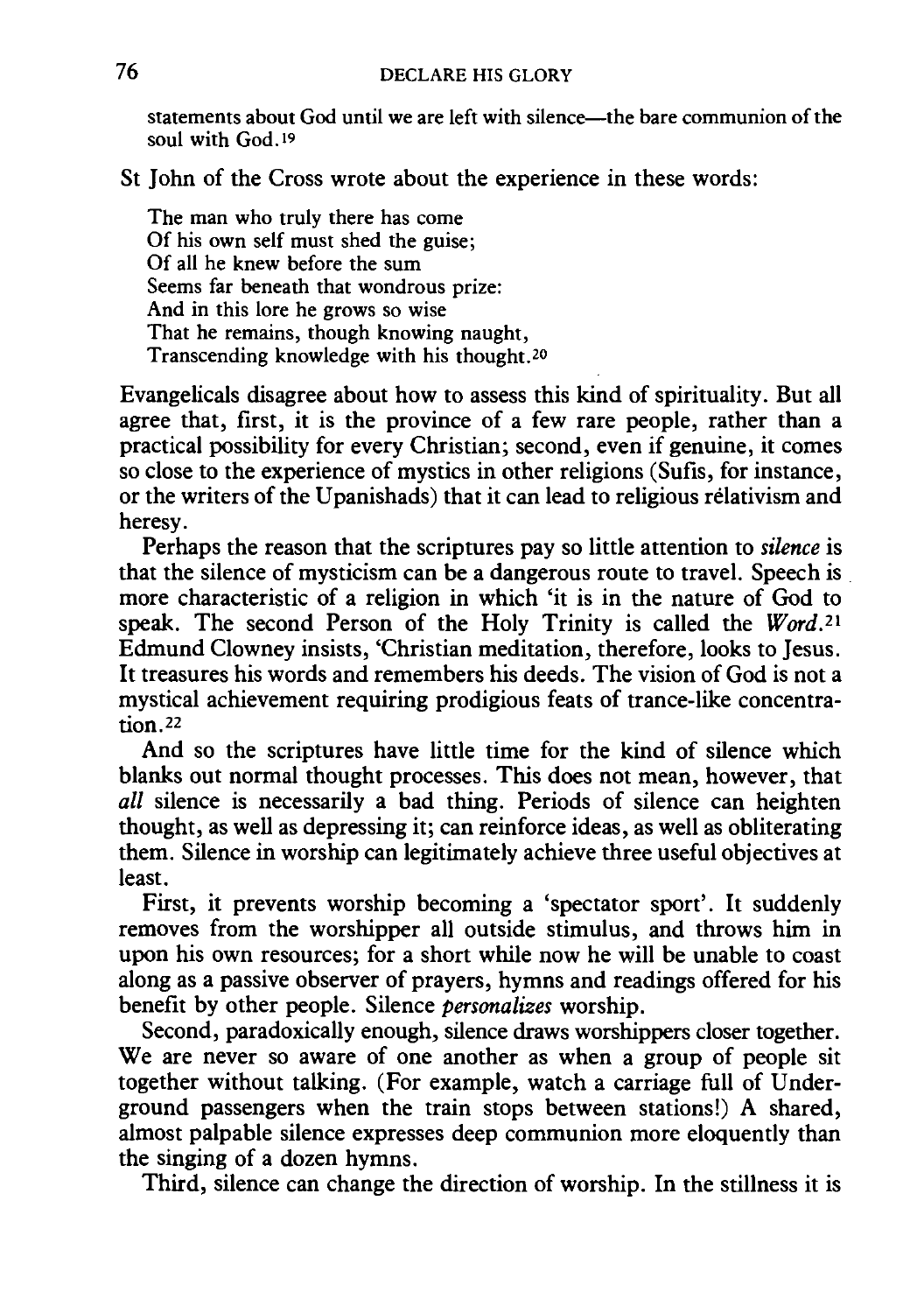possible for worshippers to listen more closely to the promptings of the Holy Spirit, to hear him saying something unexpected which would otherwise be missed in the noisy forward thrust of an all-action period of worship. As a result, the worship time can have quite a different outcome to what anyone present might initially have expected.

Of course, silence can be misused. There is a fine line between the reverential silence of worshippers awed at the presence of God's holiness, and the bored silence of a bunch of Brethren in one more standard 'morning meeting' with nothing new to say. Silence, like any other method, can be overused and cheapened.

But it is good that it should be so! God has not given us strict and specific instructions about how much of which elements to incorporate at which moments in order to produce an approved worship service. Instead, he has left it up to us. The methods we use are at our discretion. And that is the awful joy, the responsibility, the delight and freedom of worshipping in Spirit and in truth.

Sometimes the silences of scripture are a thoroughly good thing.

#### Footnotes

- 1 Peter Berger, 'Cakes for the Queen of Heaven', in *Facing Up to Modernity*  (Penguin 1977) 243, 245-246.
- 2 Brian Edwards, *Shall We Dance?* (Evangelical Press 1984) 98.
- 3 Ralph Martin, *The Worship of God* (Eerdmans 1982) 20.
- 4 A W Tozer, *Whatever Happened to Worship?* (STL/Kingsway 1986) 16.
- 5 Edwards, *op cit,* 88-89.
- 6 Rosemary Budd, *Moving Prayer: An Introduction to a Deeper Devotional Life*  (MARC 1987) 42.
- 7 K H Bartels in *The New International Dictionary of New Testament Theology,*  Vol 3 (Paternoster 1978) article 'Song'.
- 8 Martin, *op cit,* 53.
- 9 John Blanchard, *Pop Goes the Gospel* (Evangelical Press 1983) 17 and 133. Odd to find a non-charismatic Calvinist like Blanchard-who criticizes advocates of rock music for their woolly subjectivism—using evidence of this kind.
- 10 From the sleeve notes of his *Solid Rock* albums.
- 11 Andrew Maries, *One Heart, One Voice: the rich and varied resource of music in worship* (Hodder 1986) 98.
- 12 Martin, *op cit,* 53.
- 13 Ranald Macaulay and Jerram Barrs, *Christianity with a Human Face* (IVP 1979).
- 14 Elisabeth Elliot, *Discipline-the Glad Surrender* (Pickering 1983) 45.
- 15 Budd, *op cit,* 42.
- 16 Edwards, *op cit,* 57.
- 17 /bid, 61.
- 18 Budd, *op cit* 79 and 46.